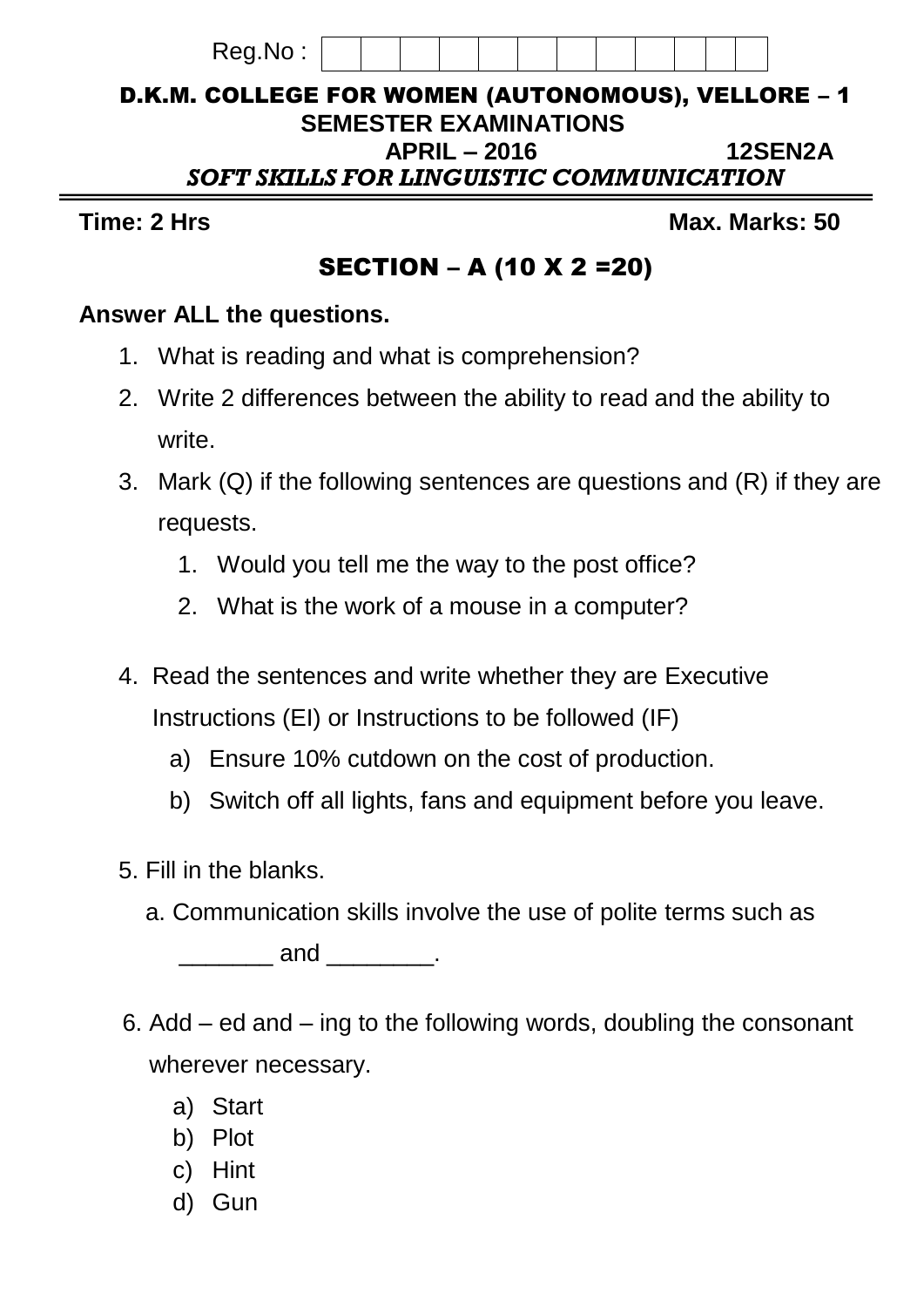- 7. Write whether these sentences are kernel (K) or non kernel (NK)
	- a) I did not sleep well last night,
	- b) Fernandes is very handsome.
- 8. Read the following dialogues and pick out the formal and informal suggestions in the interrogative sentences:
	- a) Vyas : Could I use the rest room? Anshu : Yes, You may do so with pleasure.
	- b) Sita : Do you want a slip of paper to write the telephone number?
		- Vinod : Yes, indeed.
- 9. Define eye contact.
- 10. What is the similarity between asking and request?

## SECTION – B (3 X 10 =30)

### **Answer any THREE of the following questions.**

- 11. You want to take a printout from your laser printer. Write the instructions necessary to take a printout.
- 12. Your friend asks the way to go to post office from your college. Write a dialogue for the situation.